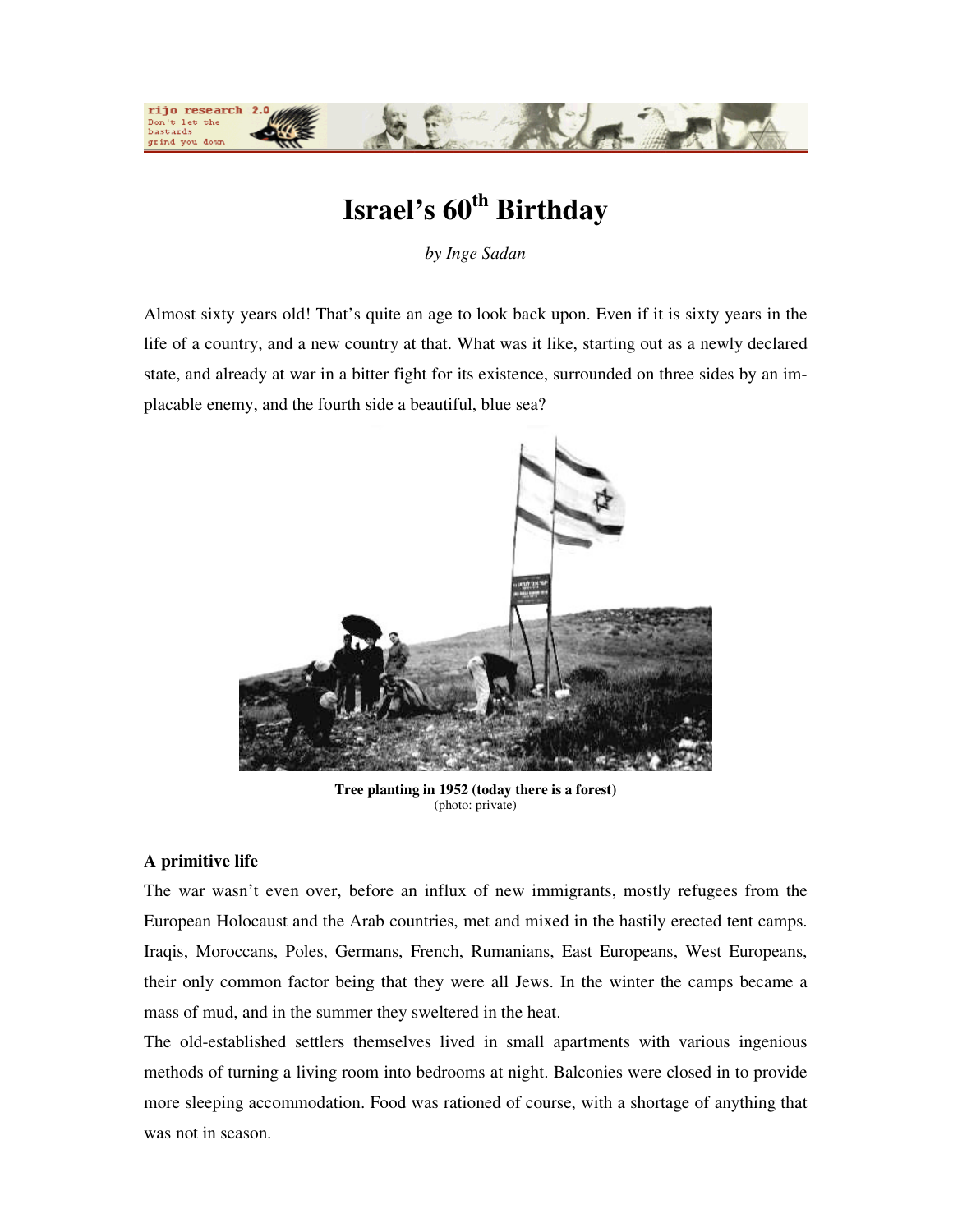Electricity cuts were frequent, and water could be turned off at the mains whilst one was having a shower ...

The few things that were in plentiful supply were cockroaches and bedbugs, requiring the services of fumigator firms every so often. Mosquitoes, flies and other flying pests ruled the air, day and night, according to their preference.

Of course there was no television, this being introduced only around 1969 in order to stop the inhabitants watching Arabic propaganda programmes from nearby countries. On the other hand, there was music, both popular and classical; cinemas and theatres, and people would just drop in on their friends for a cup of coffee and chat.

Telephones were a nightmare, with very few private phones, and one could wait for years before being connected, usually to a "party-line", also used by a neighbour. So one would have to wait until the neighbours had finished their conversations before the co-owner would be able to use the phone.

## **My immigration**

I arrived in Israel just three years after its official establishment, on a five weeks visit to see my grandmother (aged 97!) and uncles and aunts, who had immigrated in 1935. A few months later I returned, just before Passover. At that time the main transport to Israel was by ship, the Israeli shipping line ZIM possessing about four small boats plying between Marseilles and Haifa.



**Inge in 1952**  (photo: private)

There were no stabilisers, so traversing the Straits of Messina was horrible, when one wanted to die in the heaving ocean, this lasting a day at least. But on approaching the port city of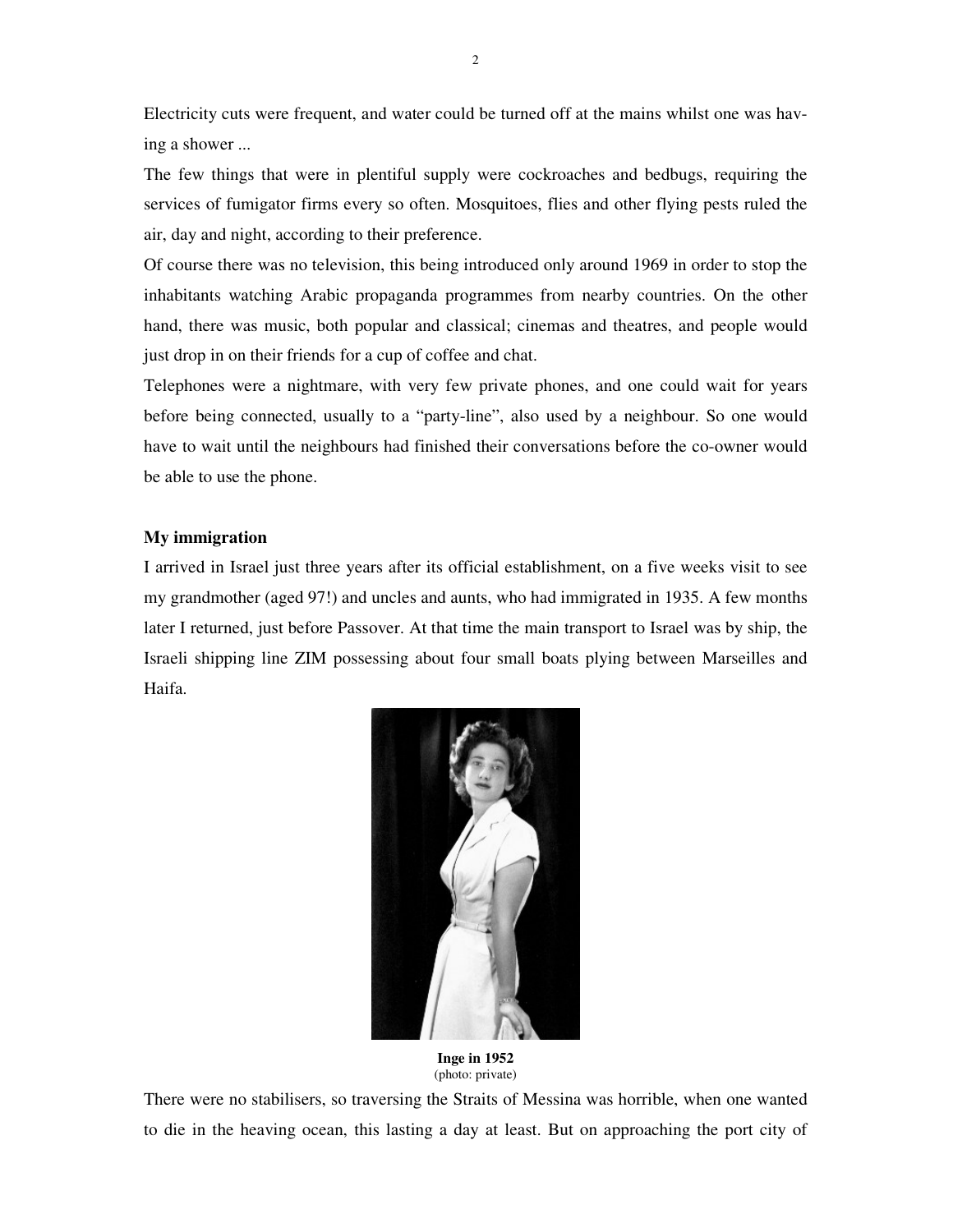Haifa, everyone rushed to the rails to see the beautiful mountain, with red-roofed houses dotting the hillside, and the sun shimmering on the blue, blue sea.

I made my way to Jerusalem, which I loved on sight. The golden stone buildings, the small alleys leading in and out of the market, the green hills, which would soon turn to brown in the searing heat of summer, the bone-shaking buses with uncomfortable seats, and interurban buses loading luggage onto the roof, it was certainly a change from London where I lived before!

The food shortage didn't bother me at all, having lived on English rationing during the war, and I found Israel an exciting country, full of young people, with the hopes in those days of being part of building a future. However, there were so many people with concentration camp numbers tattooed on their arms, both young and older ones.

All the languages on earth were spoken, including a lot of Yiddish, as well as Arabic by those coming from the Middle East. *Everybody* wanted to learn English, so if one heard a new immigrant or tourist speaking bad Hebrew with an English accent, people would automatically try their English on the newcomer. That is why so many English speakers nowadays still speak bad Hebrew ...

#### **New experiences: transportation …**

Very few people had cars, and the main form of transport was bus, taxi, or in Tel Aviv shared taxis, which were almost as cheap as buses.

In Jerusalem the bus company has a monopoly which excludes shared (service) taxis; a pity. The bus drivers then - and now - take the money, give change, clip the multi-ticket cards, and drive the bus all at the same time, occasionally jolting to a sudden stop which causes standing passengers to stagger, and sometimes fall. The bus company has a busy complaints department.





**Inge with her cousin Bobby Engelhard (and a horse and a camel) in southern Israel, 1952**  (photos: private)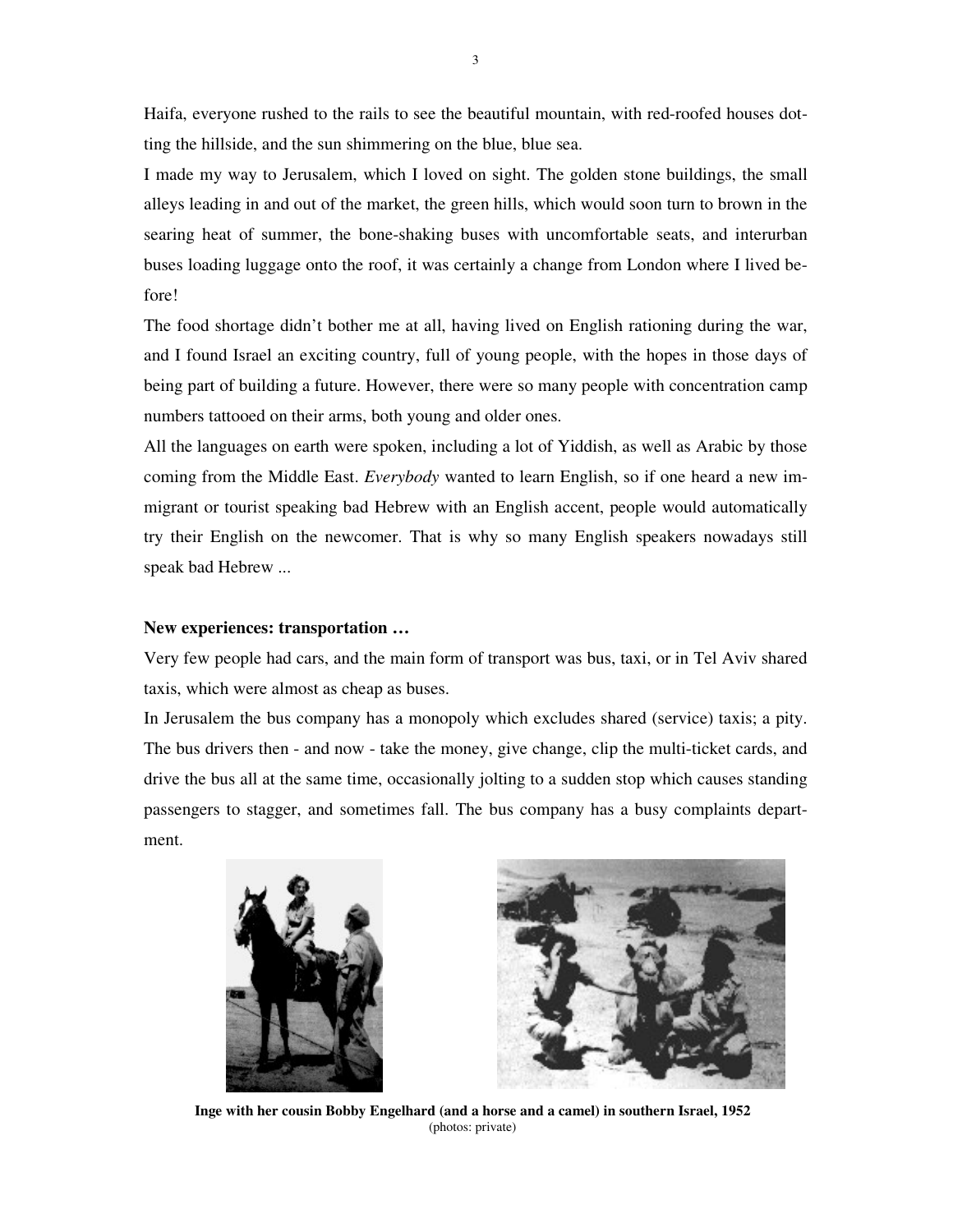# **food …**

In the early days eating in a restaurant was not an exciting experience. Meat was scarce, as were potatoes, and fish was inevitably Norwegian cod fillet. Israel had a deal with Norway, who supplied this staple product, and it was cooked in a dozen different ways, but always ended up as cod fillet.

Many years later, I happened to be in a London restaurant, sitting next to an English lady taking out an Israeli young girl. She asked the girl if she would like fish (to the hostess a special treat) and I saw the Israeli girl shudder and decline, opting for an omelette. I knew exactly how she was feeling.



**Inge in Jerusalem, 1954**  (photo: private)

In the early Israeli eating experience, dairy food was the staple nourishment. Yoghurts of 1, 3 or 5 % fat, semolina, watery custard "puddings", Turkish coffee, and of course bread. Bread was eaten with everything, even with bread!

Funnily enough, rice was always available, as well as the staple vegetables.

If someone from abroad was visiting, then the ideal gift was a tin of Nescafe (for which the host would gladly supply overnight lodging).

Oranges were eaten from December to around March, then came apricots, peaches, water melons, grapes, and anything that was grown locally. Apples were definitely *out*, as were pears and all the exotic fruits now available (and also now grown locally).

Before festivals, a live fish would be available, on the ration card, and I would obligingly take my carp to my aunt, to swim in the bath tub until needed.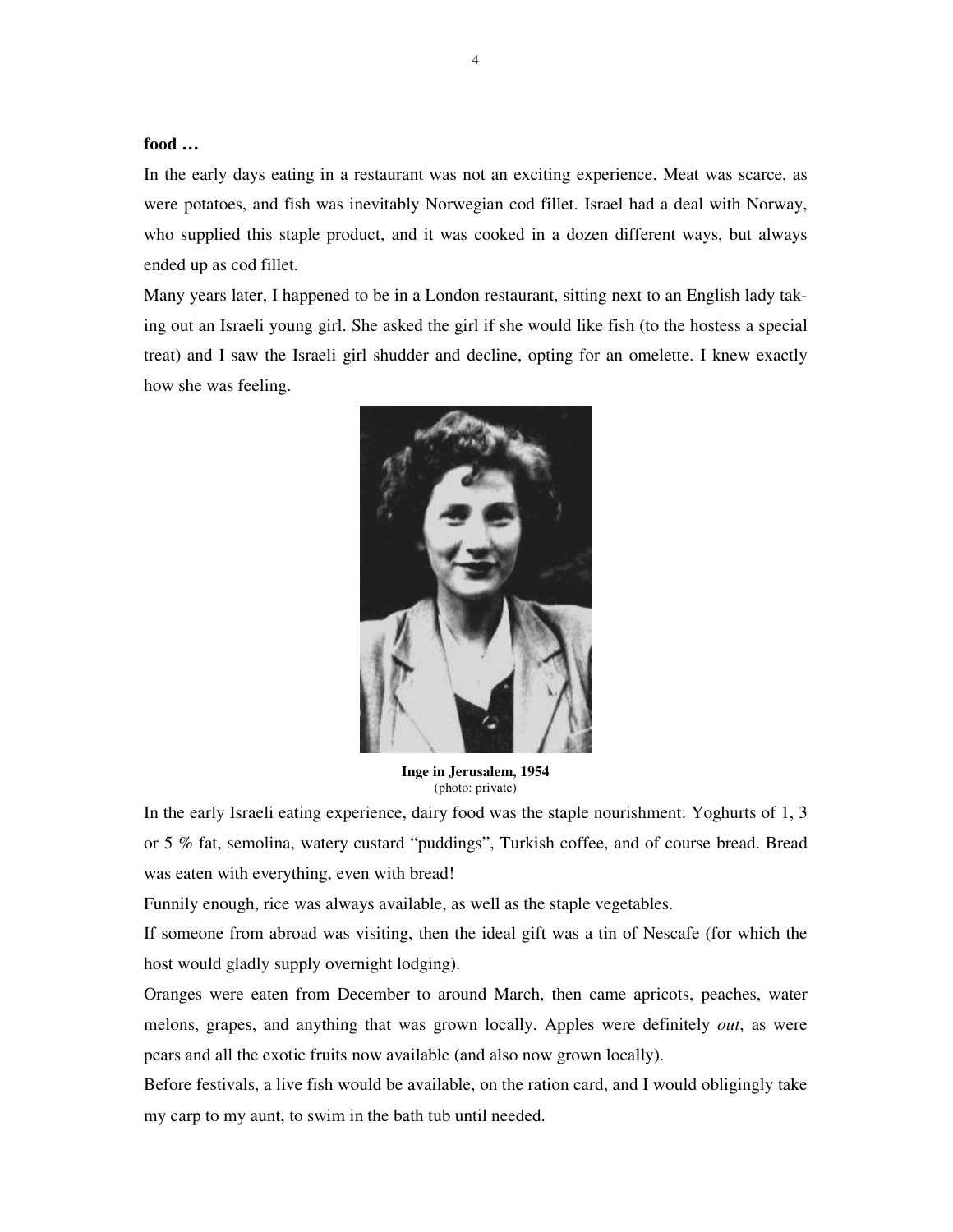A marshmallow chocolate concoction, called Kushi, was not rationed, and I once won a bet that I could eat ten of them at one go. After that I never touched a Kushi again.

There was one treat I did buy myself, every so often. If you had foreign currency you could buy chocolate at a tourist hotel, and when I had a few English shillings I would buy a bar of "export chocolate". It was delicious.

The local filler-food was Falafel, a middle-eastern item, where a pita (or half) would be filled with fried chick-pea balls, and salads. The locals of Middle Eastern descent would also include hot pepper paste, which could take a European's breath away.

## **… and education**

Education was another peculiarity. At that time it was cheaper to attend university than Kindergarten. So, being well after infancy, I was persuaded to improve my mind, and managed to go to the Hebrew University for a year.

Most students also had to work at the same time, so in my case it was not what I really wanted to study but what was available to me in the afternoons and evenings, after I finished work. I also had a lively social life, and not much money, so after a year my official higher education petered out ...

## **Then and now**

The first Prime Minister of Israel, David Ben-Gurion, had his office in the same complex as mine, when I worked for the Jewish National Fund. We shared a courtyard, and his one and only bodyguard would have a lot of free time before his duties were required to guard his "boss" who would walk home for lunch every day. The young bodyguard would chat with me through my office window, until he had to escort Ben-Gurion home, walking at a discreet distance behind him. Occasionally Ben-Gurion would stop and greet someone in the street, and then slowly proceed on his way.

*Nowadays*, a whole motorcade takes the present Prime Minister and his entourage at breakneck speed, sirens blaring, forcing anyone in their path to quickly get out of the way, or being screamed at by loudspeakers. A very unnerving experience, especially if a driver is not a resident of Jerusalem and does not understand what is happening. One of the modern developments which I don't find very reassuring.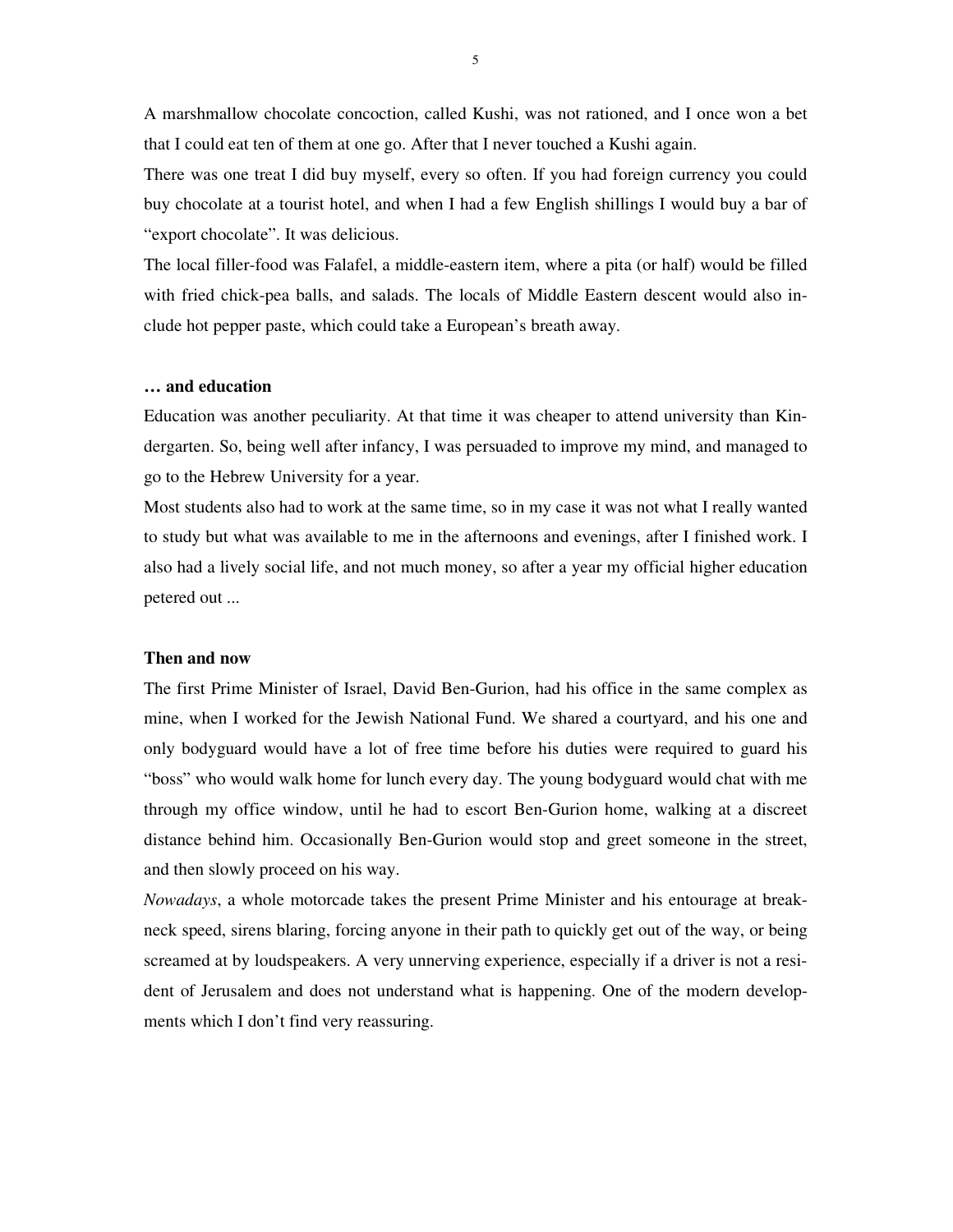## **Sixty years later:**

What a tremendous change! Israel is no longer a third world economy. There are highways connecting all parts of the country, buses are extremely comfortable, with plush seats, one can get any food one wishes, including Chinese, Japanese, Indian, French, Italian, English fish and chips, huge steaks, cream cakes where the cream does not taste like shaving soap, firstrate hotels, large apartments (as well as the smaller ones still in existence), golf, first-rate tennis and all the other sports (Israel even beating Russia in a football match recently!), universities in the major towns, a huge airport where one can walk and walk and walk until reaching one's departure point, and all modern conveniences.



**Inge's grandson Jonathan, five years old**  (photo: private)

Israeli technology and computer expertise, diamond industry, and exports to all parts of the world are famous, whilst Eilat, our luxury southern seaside resort, hosts thousands of sun starved European tourists year-round.



**Inge today**  (photo: private)